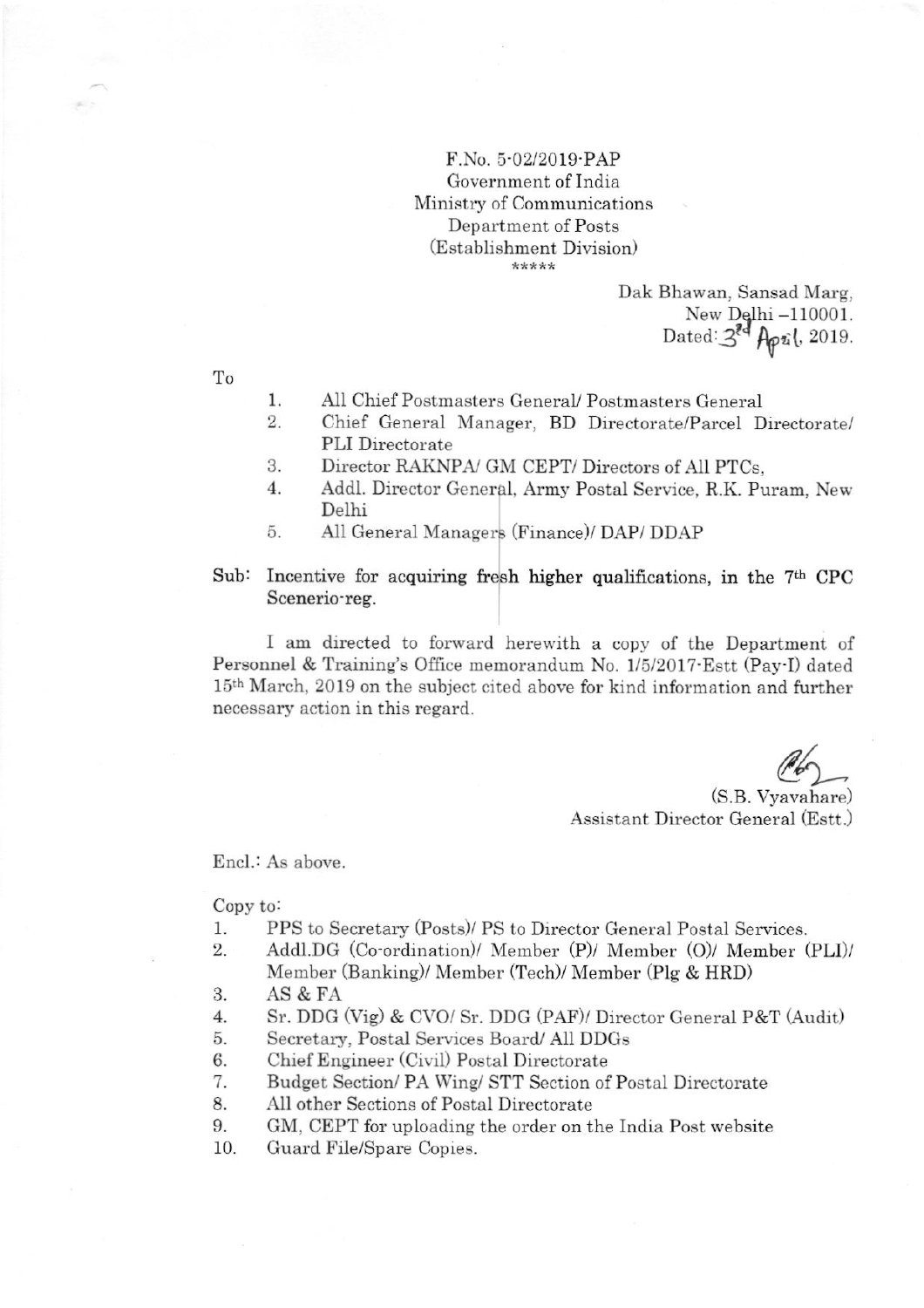# No. 1/5/2017-Estt (Pay-I) Government of india Ministry of Personnel, Public Grievances & pensions (Department of Personnel & Training)

Notth Block, New Delhi Dated the  $15^{th}$  March, 2019

### OFFICE MEMORANDUM

## Subject: Incentive for acquiring fresh higher qualifications, in the  $7<sup>th</sup>$  CPC Scenario - reg.

Central Government Servants acquiring fresh higher qualifications after coming into service are granted incentive in the form of one-time lump-sum amount ranging from ₹2000/to ₹10,000/-, as provided in this Department's OM No. 1/2/89-Estt.(Pay-I) dated 09.04.1999 and other related OMs.

2. The 7<sup>th</sup> CPC has reviewed the rates of incentive presently available to employees on this account in addition to pay, and have suggested their rationalization and simplification in Para 8.9.11 to 8.9.14 of their report.

3. Ministry of Finance, Department of Expenditure (DOE) Resolution No. 1-2/2016-IC dated 25.07.2016 vide Para 7 provided that the matter regarding allowances (except Dearness Allowance) based on the recommendations of the  $7<sup>th</sup>$  CPC shall be referred to a Committee under the Chairmanship of Finance Secretary, and until a final decision thereon, all allowances including this incentive were required to be paid at the existing rates in the existing pay structure (the pay structure based on  $6<sup>th</sup>$  CPC) as if the pay has not been revised w.e.f.  $1<sup>st</sup>$ January, 2016.

4. The decision of the Government on various allowances based on the recommendations of the  $7<sup>th</sup>$  CPC and in the light of the recommendations of the Committee under the Chairmanship of Finance Secretary has been issued as per the Resolution No. 11-1/2016-IC dated 06.07.2017 of DOE.

5. The President is pleased to decide that in supersession of all the existing orders/OMs/instructions/guidelines on the subject of granting incentive for acquiring fresh higher qualifications, the following one-time lump-sum rates as incentive for acquiring fresh higher qualification by a Government employee shall be permissible for courses in fields that are directly relevant to the employee's job:

| Sl. No. | Qualification                                                    | Amount $(\bar{\bar{\zeta}})$ |
|---------|------------------------------------------------------------------|------------------------------|
|         | Ph.D. or equivalent.                                             | 30,000                       |
| 2.      | PG Degree/Diploma of duration more than one year, or equivalent. | 25,000                       |
| 3       | PG Degree/Diploma of duration one year or less, or equivalent.   | 20,000                       |
|         | Degree/Diploma of duration more than three years, or equivalent. | 15,000                       |
|         | Degree/Diploma of duration three years or less, or equivalent.   | 10,000                       |

6. Professional courses directly relevant to the functional requirement of the Organization/Ministry/Department but not covered by any one of the categories mentioned in para 5 above, shall be notified specifically under Sl. No. 4 or 5 of para 5 above, by the concerned Ministry/Department in consultation with their respective JFD.

 $\frac{2}{l}$ il L(  $\mathfrak{g}(\lambda)$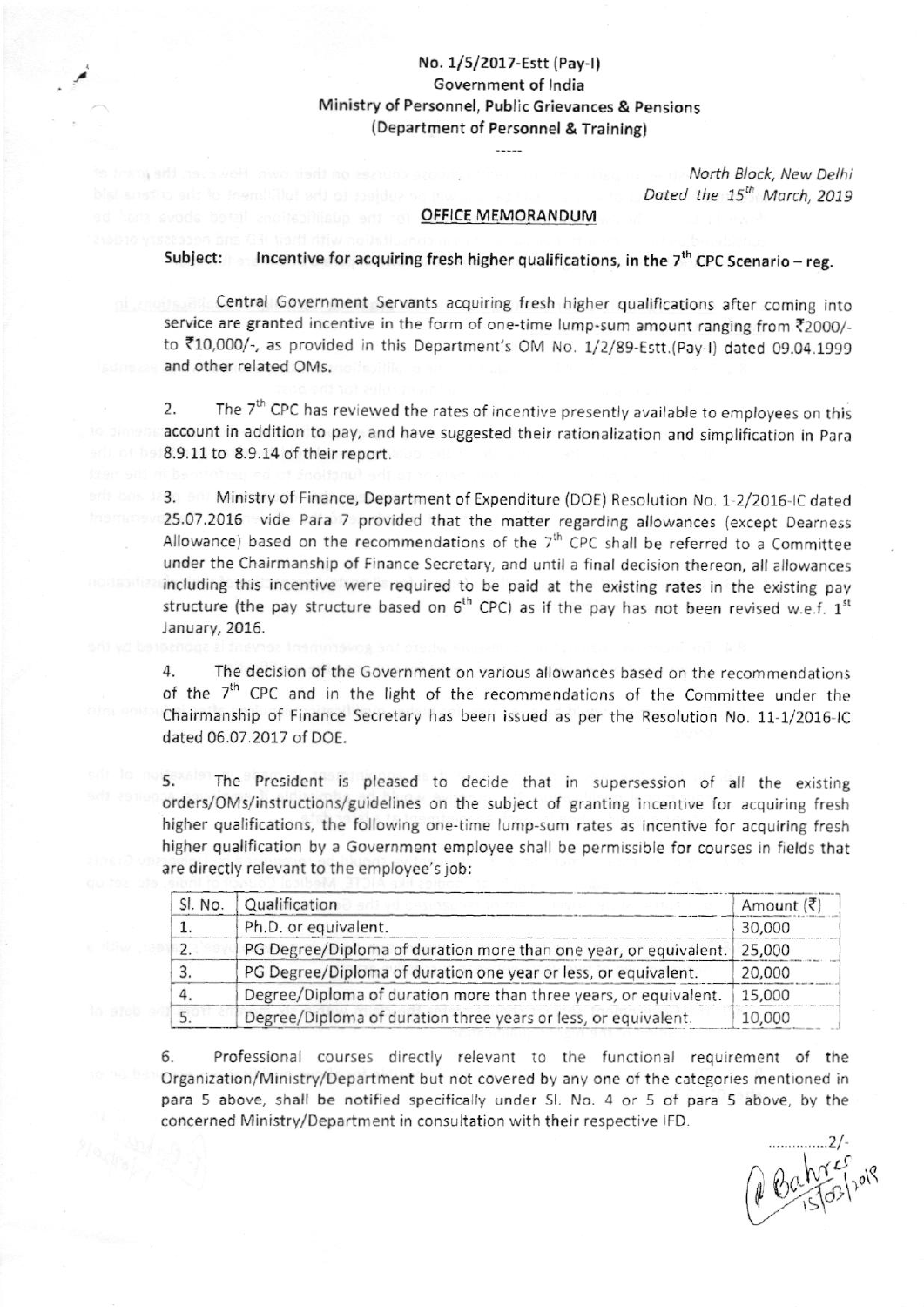7. Ministries/Departments are free to choose courses on their own. However, the grant of incentive in respect of above qualifications wil be subject to the fulfillment of the criteria lald down in para 8 below. The grant of incentive for the qualifications listed above shall be considered by the administrative authorities in consultation with their IFD and necessary orders shall be issued after ensuring that the criteria laid down in para 8 below are fulfilled.

## 8. Criteria/guidelines for granting incentive for acquiring fresh higher qualifications, in the 7<sup>th</sup> CPC Scenario, are as under:

- 8.1. The incentive will not be available for the qualifications which are laid down as essentia or desirable quallfications in the recruitment rules for the post.
- 8.2. No incentive shall be allowed for acquiring higher qualification purely on academic or literary subjects. The acquisition of the qualification should be directly related to the functions of the post held by him/her, or to the functions to be performed in the next higher post. There should be direct nexus between the functions of the post and the qualification acquired and that it should contribute to the efficiency of the government servant.
- 8.3. The quantum of incentive will be uniform for all posts, irrespective of their classification or grade or the department.
- 8.4. The incentive shall not be admissible where the government servant is sponsored by the government or he/she avails study leave for acquiring the qualification.
- 8.5. The incentive would be given only for higher qualification acquired after induction into service.
- 8.6. No incentive would be admissible if an appointment is made in relaxation of the educational qualification. No incentive would be admissible if employee acquires the requisite qualification for such appointment at a later date.
- 8.7. The qualifications meriting grant of incentive should be recognized by University Grants commission, respective regulatory bodies like AICTE, Medical Council of lndia, etc. set up by Central/State Government or recognized by the Government.
- 8.8. The incentive shall be limited to maximum two times in an employee's career, with <sup>a</sup> minimum gap of two years between successive grants.
- 8.9. The Government servant should prefer the claim within six months from the date of acquisition of the higher qualification.

9. The incentive as per this OM will be admissible for above qualifications acquired on or after 01.07.2017.

P Baharepors